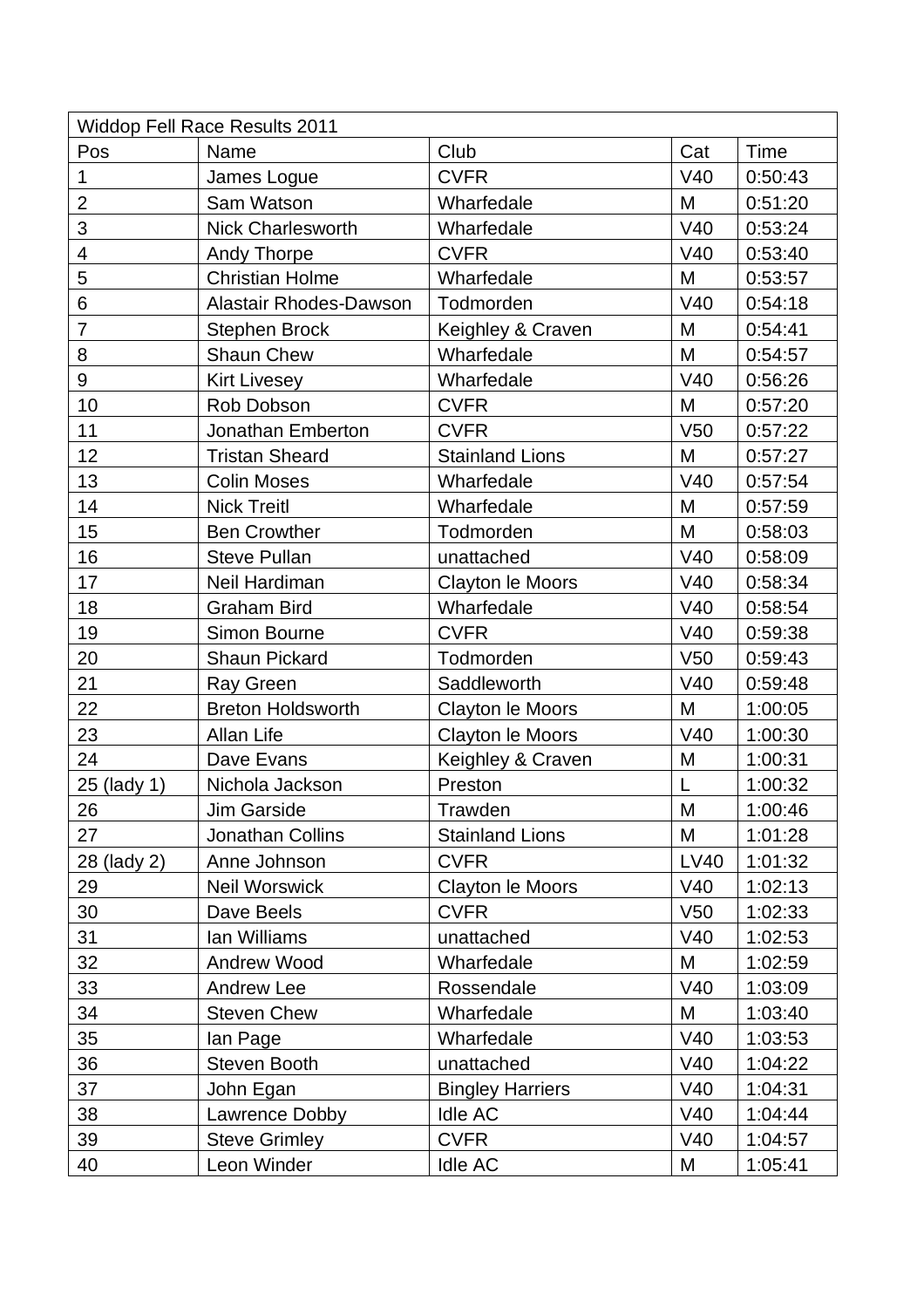| 41           | <b>Martin Farrar</b>    | Skyrac                       | V40             | 1:05:58 |
|--------------|-------------------------|------------------------------|-----------------|---------|
| 42           | Pete Fitzpatrick        | <b>CVFR</b>                  | V40             | 1:06:09 |
| 43           | Paul Hindle             | Keighley & Craven            | V40             | 1:06:13 |
| 44           | Mike Baldwin            | <b>Ilkley</b>                | V <sub>50</sub> | 1:06:15 |
| 45           | David Copping           | Keighley & Craven            | V40             | 1:06:18 |
| 46           | <b>Michael Griffin</b>  | Wharfedale                   | M               | 1:06:31 |
| 47           | Joe Daniels             | <b>Heptonstall Hurriers</b>  | M               | 1:06:47 |
| 48           | <b>Robert Bolton</b>    | unattached                   | V40             | 1:07:01 |
| 49           | David Webb              | <b>Stainland Lions</b>       | V40             | 1:07:02 |
| 50 (lady 3)  | Julie Field             | <b>Stainland Lions</b>       | L               | 1:07:13 |
| 51           | <b>Steven Biscomb</b>   | Clayton le Moors             | V <sub>50</sub> | 1:07:19 |
| 52           | <b>Chris Cavey</b>      | <b>Heptonstall Hurriers</b>  | V40             | 1:07:20 |
| 53           | <b>Andy Thorpe</b>      | <b>CVFR</b>                  | V40             | 1:08:01 |
| 54           | <b>Brian Horsley</b>    | <b>CVFR</b>                  | <b>V60</b>      | 1:08:05 |
| 55           | James Robinson          | Wharfedale                   | M               | 1:08:29 |
| 56           | Daniel Coe              | Wharfedale                   | M               | 1:08:49 |
| 57           | <b>Scott Baistow</b>    | Wharfedale                   | M               | 1:09:02 |
| 58           | <b>Richard Briscoe</b>  | Clayton le Moors             | M               | 1:09:12 |
| 59           | <b>Nigel Weaver</b>     | unattached                   | V40             | 1:09:48 |
| 60           | <b>Richard Berry</b>    | unattached                   | M               | 1:11:13 |
| 61 (lady 4)  | <b>Chris Preston</b>    | Todmorden                    | <b>LV40</b>     | 1:11:37 |
| 62           | <b>Graham Lloyd</b>     | <b>CVFR</b>                  | V40             | 1:11:49 |
| 63           | Paul Cotton             | Todmorden                    | V40             | 1:11:52 |
| 64 (lady 5)  | <b>Madeleine Watson</b> | Wharfedale                   | <b>LV40</b>     | 1:12:27 |
| 65           | Mike Baldwin            | Denby Dale                   | <b>V60</b>      | 1:12:54 |
| 66           | Keiron Horrigan         | unattached                   | V <sub>50</sub> | 1:13:15 |
| 67           | Darren Sugden           | <b>CVFR</b>                  | V40             | 1:13:35 |
| 68           | <b>Stephen Heath</b>    | <b>Baku Hash Ho Harriers</b> | M               | 1:13:36 |
| 69 (lady 6)  | Jane Leonard            | Todmorden                    | LV50            | 1:13:48 |
| 70           | <b>Nick Harris</b>      | Rossendale                   | V60             | 1:15:02 |
| 71 (lady 7)  | <b>Jean Powell</b>      | Wharfedale                   | <b>LV40</b>     | 1:15:44 |
| 72           | Peter Bolton            | <b>Red Rose</b>              | V <sub>50</sub> | 1:15:55 |
| 73 (lady 8)  | Aileen Baldwin          | <b>Stainland Lions</b>       | LV50            | 1:16:10 |
| 74           | <b>Neil Fairburn</b>    | <b>Baildon</b>               | V40             | 1:16:15 |
| 75           | Nat LePla               | unattached                   | M               | 1:16:44 |
| 76 (lady 9)  | Barbara Savage          | Clayton le Moors             | <b>LV40</b>     | 1:16:50 |
| 77           | lan Smith               | Keighley & Craven            | V <sub>50</sub> | 1:17:03 |
| 78           | Raj Madhas              | Wharfedale                   | V40             | 1:17:14 |
| 79 (lady 10) | Clare Kenny             | <b>CVFR</b>                  | <b>LV50</b>     | 1:17:19 |
| 80           | Sam Jones               | unattached                   | M               | 1:17:47 |
| 81           | <b>Tony McManus</b>     | <b>CVFR</b>                  | V40             | 1:18:26 |
| 82           | <b>Graham Breeze</b>    | <b>Ilkley</b>                | <b>V60</b>      | 1:18:42 |